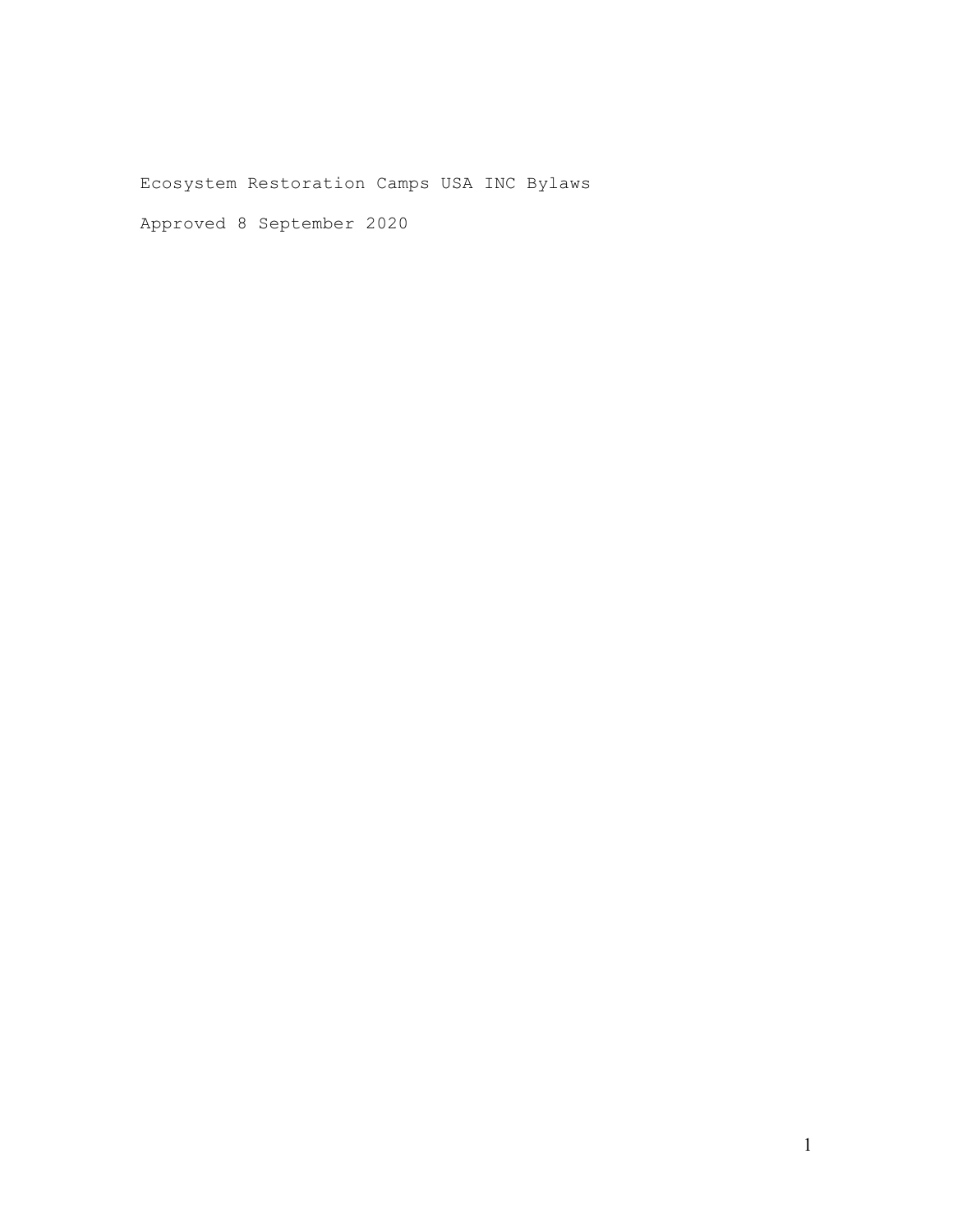| Table of Contents                                                                                      | PAGE         |
|--------------------------------------------------------------------------------------------------------|--------------|
| <b>ARTICLE I. Name &amp; Purpose</b>                                                                   | 3            |
| <b>ARTICLE II. Membership</b>                                                                          | 3            |
| <b>ARTICLE III. Board of Directors</b>                                                                 | $\mathbf{3}$ |
| <b>ARTICLE IV. Committees</b>                                                                          | 4            |
| <b>ARTICLE V. Officer and Director Compensation, Reimbursement &amp;</b><br>Loans                      | 5            |
| <b>ARTICLE VI. President &amp; Staff</b>                                                               | 6            |
| <b>ARTICLE VII. Fiscal Year and Independent Financial Audit</b>                                        | 6            |
| <b>ARTICLE VIII. Cooperation with Stichting Ecosystem Restoration Camps</b><br><b>Foundation (ERF)</b> | 6            |
| <b>ARTICLE IX. Statutory Compliance</b>                                                                | 6            |
| <b>ARTICLE X. Indemnification of Directors, Officers, &amp; Employees</b>                              | 7            |
| <b>ARTICLE XI. Fundamental Corporate Changes</b>                                                       | 7            |
| <b>APPENDIX A. Bylaw &amp; Corporate Policy Definitions</b>                                            |              |

APPENDIX B. Code of Ethical Conduct & Annual Potential Conflicts Disclosure Statement

APPENDIX C. Annual Potential Conflicts Disclosure Statement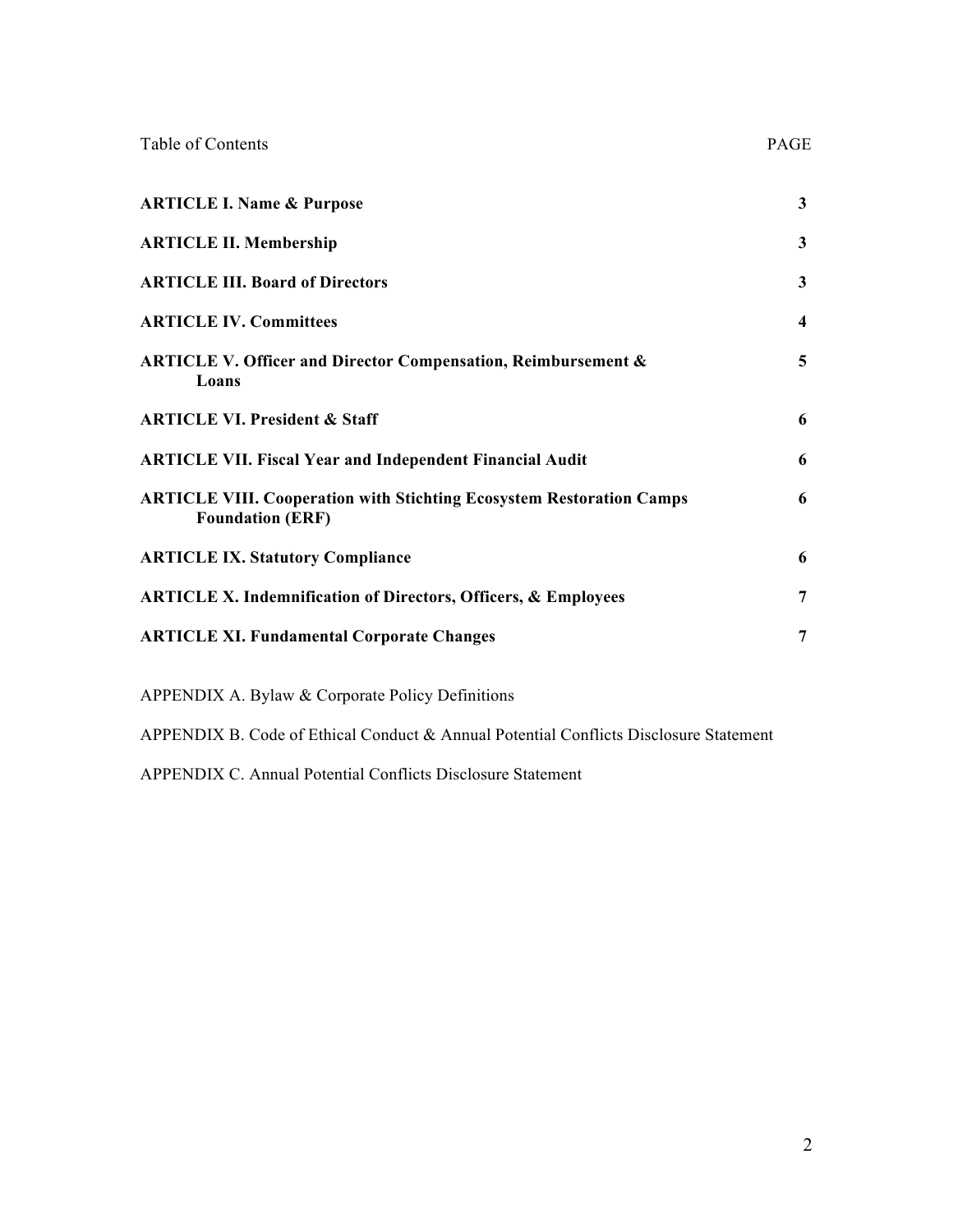### **ARTICLE I. Name & Purpose**

Section 1. *Name*. The Corporation shall be known as: Ecosystem Restoration Camps USA, Inc. (hereinafter "the Corporation") incorporated under the laws of the State of New York.

Section 2. *Corporate purposes*. The purposes of the Corporation are set forth in the Certificate of Incorporation, as may be amended, and qualify the Corporation for exemption from income taxation pursuant to Section  $501(c)(3)$  of the Internal Revenue Code of 1986, as may be amended. These purposes, to wit, include: supporting the implementation of restoration sites in the U.S., for example through both theoretical and applied education on ecosystem restoration, design, and practices.

## **ARTICLE II. Membership**

Section 1. *Membership.* Membership shall consist of the board of directors (hereinafter "the Board").

## **ARTICLE III. Board of Directors**

Section 1. *Board role, size, and compensation*. The Board is responsible for overall policy and direction of the Corporation, and governs the operations, finances and affairs of the Corporation. The Board delegates responsibility of day-to-day operations to the staff and committees. The Board shall determine the policies and procedures of the Corporation. The Board shall approve a budget for the succeeding fiscal year, prior to the conclusion of the current fiscal year. The Board shall have the power to amend the bylaws of the Corporation. The Board shall have up to 7 but not fewer than 3 members. Board members receive no compensation other than reimbursement for reasonable expenses.

Section 2. *Terms*. All Board members shall serve two-year terms, but shall be eligible for reelection for up to five consecutive terms.

Section 3. *Meetings and notice.* The Board shall meet at least three times per year, at an agreed upon time and place.

3.1. *Electronic communication.* Members of the Board may participate in any meetings by conference telephone, electronic video screen communication or similar communications equipment where all members can hear and be heard. Participation by such means shall constitute presence in person at a meeting of the Board.

Section 4. *Board elections.* During the last quarter of each fiscal year of the Corporation, the Board shall elect directors to replace those whose terms will expire at the end of the fiscal year. This election shall take place during a regular meeting of the Board, called in accordance with the provisions of these bylaws.

Section 5. *Election procedures*. New directors shall be elected based on a majority vote of all members present at such a meeting, less the director being elected and provided there is a quorum. Directors so elected shall serve a term beginning on the first day of the next fiscal year.

Section 6. *Quorum*. A quorum must be attended by at least a majority of Board members for business transactions to take place and motions to pass.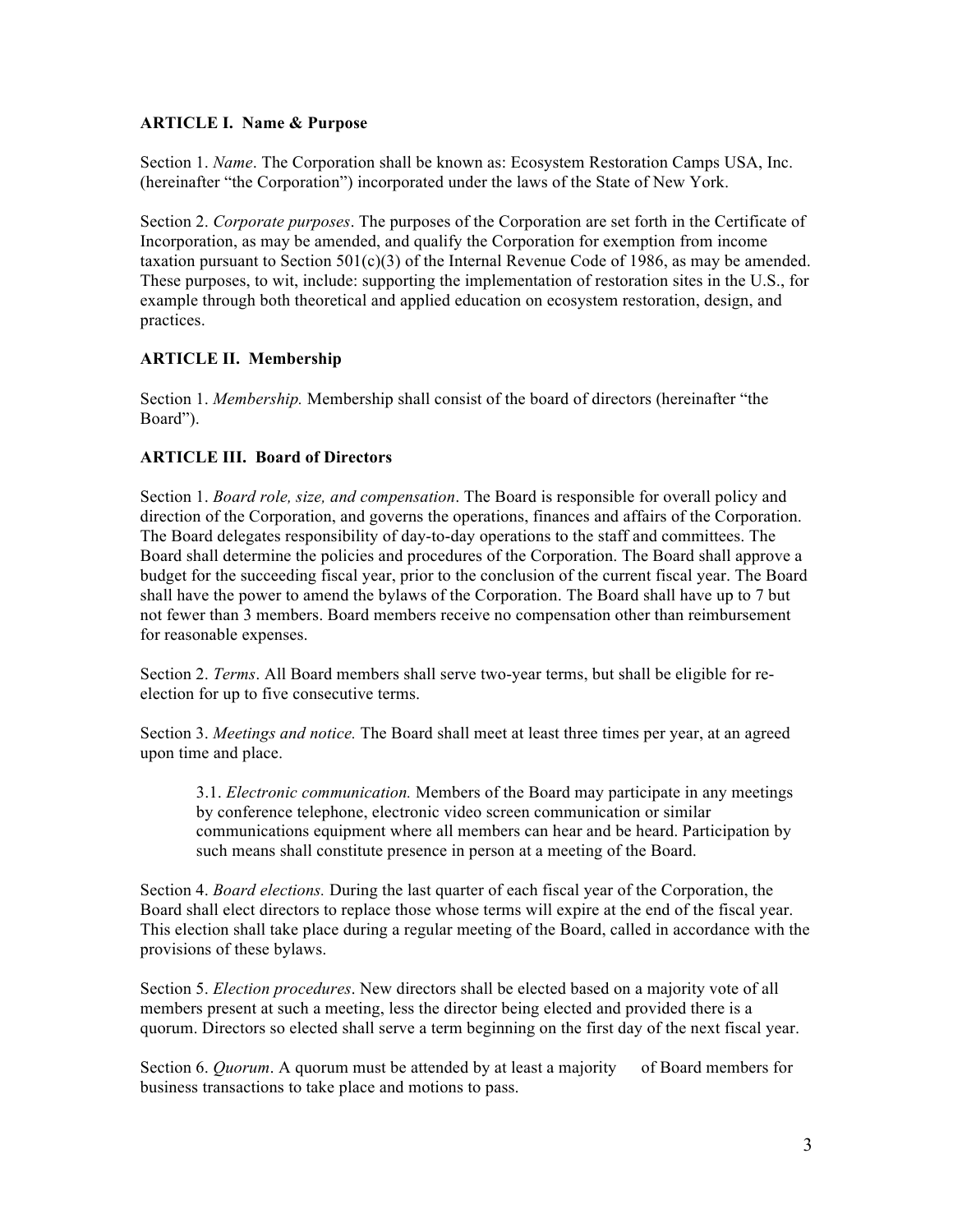Section 7. *Officers and duties*. There shall be four officers of the Corporation consisting of a chair, vice-chair, secretary and treasurer of the Board. The officers of the Corporation shall have the powers and duties prescribed in the bylaws of the Corporation, unless otherwise precluded by statute, regulation or these bylaws. Their duties are as follows:

The **chair** shall convene regularly scheduled Board meetings and shall preside or arrange for other members of the Executive Committee to preside at each meeting in the following order: vice-chair, secretary, treasurer.

The **vice**-**chair** shall chair committees on special subjects as designated by the Board.

The **secretary** shall be responsible for keeping records of Board actions, including overseeing the taking of minutes at all Board meetings, sending out meeting announcements, distributing copies of minutes and the agenda to each Board member, and assuring that corporate records are maintained.

The **treasurer** shall make a report at each Board meeting. The treasurer shall chair the finance committee, assist in the preparation of the budget, help develop fundraising plans, and make financial information available to Board members and the public.

Section 8. *Vacancies*. When a vacancy on the Board exists mid-term that brings the number of Board members below the minimum of three, the secretary must receive nominations for new members from present Board members two weeks in advance of a Board meeting. These nominations shall be sent out to Board members with the regular Board meeting announcement, to be voted upon at the next Board meeting. These vacancies will be filled only to the end of the particular Board member's term.

Section 9. *Resignation, termination, and absences.* Resignation from the Board must be in writing and received by the secretary. Board members shall be terminated from the Board due to excess absences, more than three unexcused absences from Board meetings in a year. A Board member may be removed for other reasons by a three-fourths vote of the remaining directors.

Section 10. *Special meetings*. Special meetings of the Board shall be called upon the request of the chair, or one-third of the Board. Notices of special meetings shall be sent out by the secretary to each Board member at least two weeks in advance.

Section 11. *Annual report.* The president of the Corporation shall annually present to the Board, a report outlining the Corporation's fiscal status. This report shall include an annual balance sheet and profit and loss statement, or a financial statement performing a similar function for the preceding fiscal year, confirming assets (restricted and unrestricted) and liabilities, revenues and receipts and expenses. Each such report shall be filed with the records of the Corporation and a copy, or an abstract thereof, shall be entered in the minutes of the proceedings of the official Board meeting at which the report is presented.

### **Article IV. Committees**

Section 1. *Committee formation*. The Board may create committees as needed, such as nominations, public relations, data collection, etc. The Board chair appoints all committee chairs.

Section 2. *Executive Committee*. The four officers serve as the members of the Executive Committee. Except for the power to amend the articles of incorporation and bylaws, the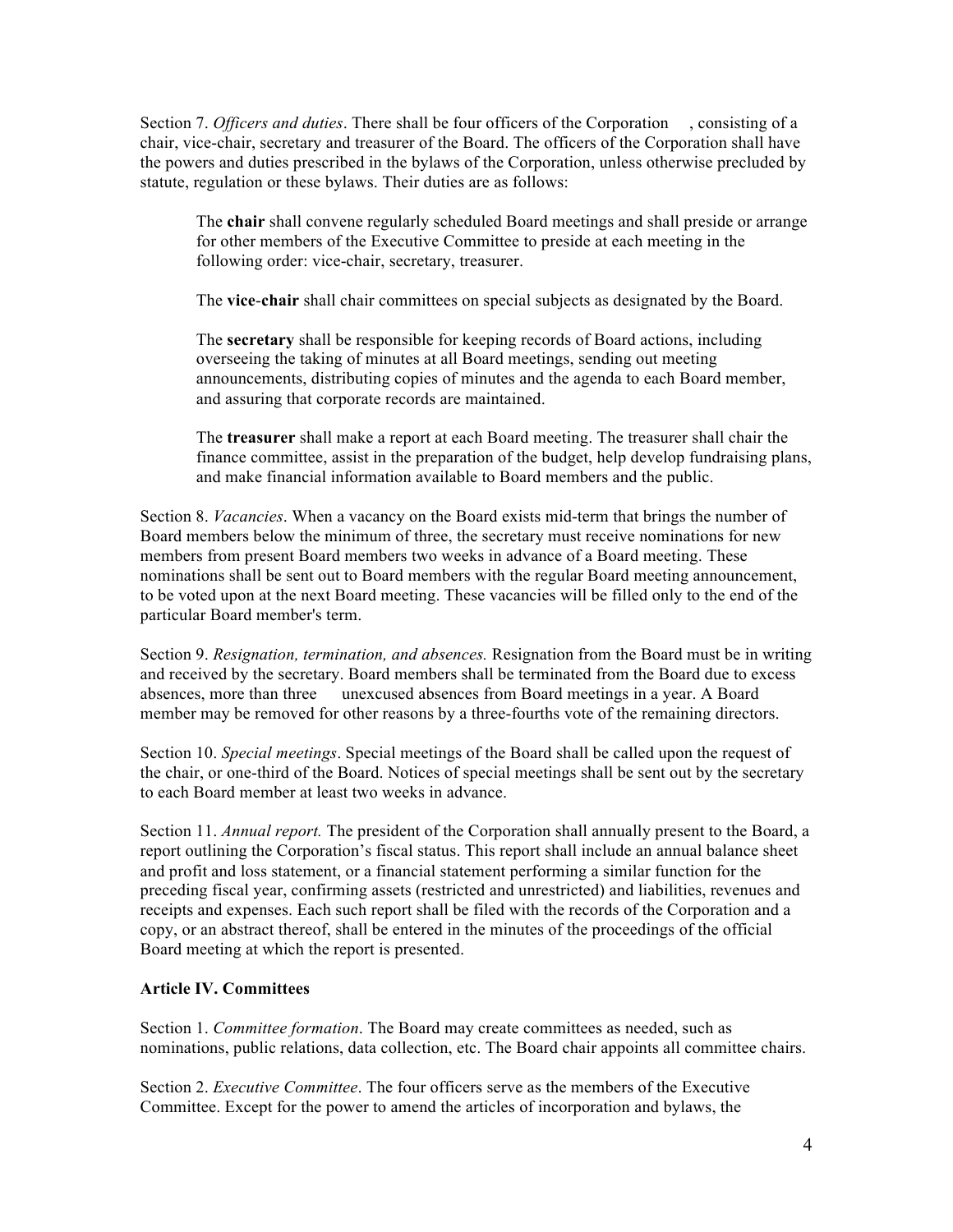Executive Committee shall have all the powers and authority of the Board of directors in the intervals between meetings of the Board, and is subject to the direction and control of the full Board.

Section 3. *Finance Committee*. The treasurer is the chair of the Finance Committee, which includes three other Board members. Under no circumstances shall the Corporation's "Independent Auditor" (as defined by Appendix "A") or a partner, employee of business associate or "Relative" (as defined by Appendix "A") of the Independent Auditor's firm, serve on the Committee. The Finance Committee is responsible for developing and reviewing fiscal procedures, fundraising plan, and annual budget with staff and other Board members. The Board must approve the budget and all expenditures must be within budget. The Board or the Executive Committee must approve any major change in the budget. The fiscal year shall be the calendar year. Annual reports are required to be submitted to the Board showing income, expenditures, and pending income. The committee shall assure that proper federal and state compliance and tax filings are submitted, and that any taxes due have been paid or, otherwise, addressed. It shall periodically review the Corporation's internal and financial controls, and the adequacy of the Corporation's insurance coverage. It shall also assure that proper policies and procedures are in place to ensure that all newly-received and annually-submitted Conflict of Interest Disclosure Statements, an unexecuted copy of which is annexed to these By-Laws as Appendix "B," and any case-specific Related Party Transaction reports, together the minutes of any related meetings, are promptly provided to the chair of the Committee and shall subsequently see to it that they are properly considered for auditing purposes. The financial records of the organization are public information and shall be made available to Board members and the public.

Section 4. *Meetings.* Meetings of committees, of which no formal notice shall be necessary, shall be held at such time and place as may be fixed by the president or the chair of the applicable committee or by majority vote of the members of the committee.

Section 5. *Quorum and manner of acting.* Unless otherwise provided by resolution of a specific Board committee, a majority of all of the members of a committee shall constitute a quorum for the transaction of business and the vote of a majority of all of the members of the committee shall be the act of the committee. The procedures and manner of acting of all committees shall be subject to the direction of the Board, except where the Board has permissibly delegated authority to act, within statutory limitations, to a committee of the Board. All committees shall maintain appropriate minutes of their meetings in an effort to document proper and appropriate oversight and report to the Board at the next regular meeting.

Section 6. *Vacancies.* Vacancies created on a committee shall be filled in accordance with the requirements of this Article.

## **ARTICLE V. Officer & Director Compensation, Reimbursement, & Loans**

Section 1. *Compensation.* No officer of the Corporation or member of the Board, shall receive compensation for their service. However, with prior approval of the Board, they may be reimbursed for actual, reasonable expenses incurred in the performance of their duties. The Board shall be empowered to provide reasonable compensation, together with reimbursement for reasonably incurred expenses, for employed staff of the Corporation.

Section 2. *Loans.* No loans shall be made by the Corporation to its Directors, Officers, Members of Committees or to any other corporation, firm, Corporation or other entity in which an Officer, Member of the Board, or Committee Members of the Corporation are directors or officers or hold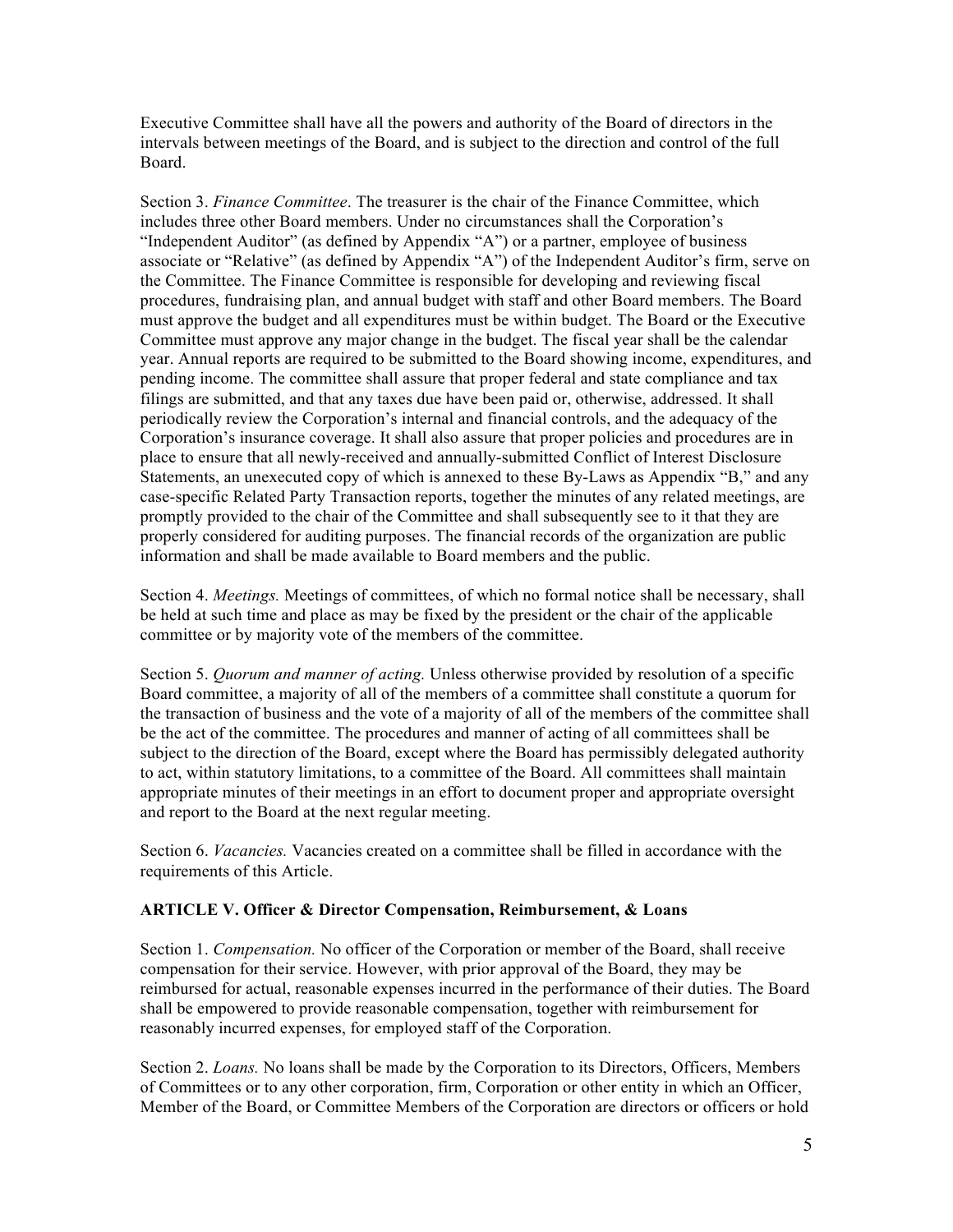a substantial financial interest, except as may be permitted by statute.

## **ARTICLE VI. President & Staff**

Section 1. *President*. The president is hired by the Board. The president shall carry out the policies of the Board, under direction of the Board , and is responsible for the day-to-day operation of the Corporation's office. The president will attend all Board meetings, report on the progress of the organization, answer questions of the Board and carry out the duties described in the job description. The president shall maintain all publications, reports, minutes and other records; and shall be responsible for keeping the Manual of Policies and Procedures up to date. 

### **ARTICLE VII. Fiscal Year & Independent Financial Audit**

Section 1. *Fiscal year*. The fiscal year of the Corporation shall commence on the 1<sub>st</sub> day of January and conclude on the 31st day of December.

Section 2. *Independent financial audit*. If required by statute, contractual obligation, demanded by the Office of the Attorney General, requested by another regulatory agency or funder as a condition of funding, or otherwise recommended and authorized by the Board, the accounts of the Corporation shall be subject to an annual audit report or review to prepared by an Independent Auditor (as defined by statute) to be overseen by either the Board, or an authorized committee of the Board.

### **ARTICLE VIII. Cooperation with Stichting Ecosystem Restoration Camps Foundation**

Section 1. The Corporation shall cooperate with Stichting Ecosystem Restoration Foundation (ERF), located in the Netherlands. The Ecosystem Restoration Camps movement is supported by other legal entities in several countries and collaboration will be sought at all times. At least one member of the ERF Supervisory Board shall serve as a member of the Board.

# **ARTICLE IX. Statutory Compliance**

Section 1. *Definitions*. Should any term, phrase or understanding relative to any topic addressed in these By-Laws and/or the policies of the Corporation be specifically defined in be defined in *Appendix "A,"* of these bylaws the stipulated definition of such term shall govern for purposes of interpreting the bylaws and/or corporate policies.

Section 2. *Conflicts of interest & related party transaction protocols*. This Corporation shall adopt, and at all times honor, a written Conflicts of Interest & Related Party Transaction Policy to assure that officers, members of the Board, and key employees act in the Corporation's best interest and comply with applicable statutory, regulatory and ethical requirements. The Conflicts of Interest & Related Party Transaction Policy shall include, at a minimum, the following provisions:

i. *Procedures*. Procedures for disclosing, addressing, and documenting Conflicts of Interest and Related Party Transactions to the Board, or an authorized committee, as appropriate.

ii. *Restrictions*. Stipulations that when the Board, or an authorized committee, as appropriate, is considering a real/potential conflict of interest, the interested party shall not:

(a) participate in any deliberations;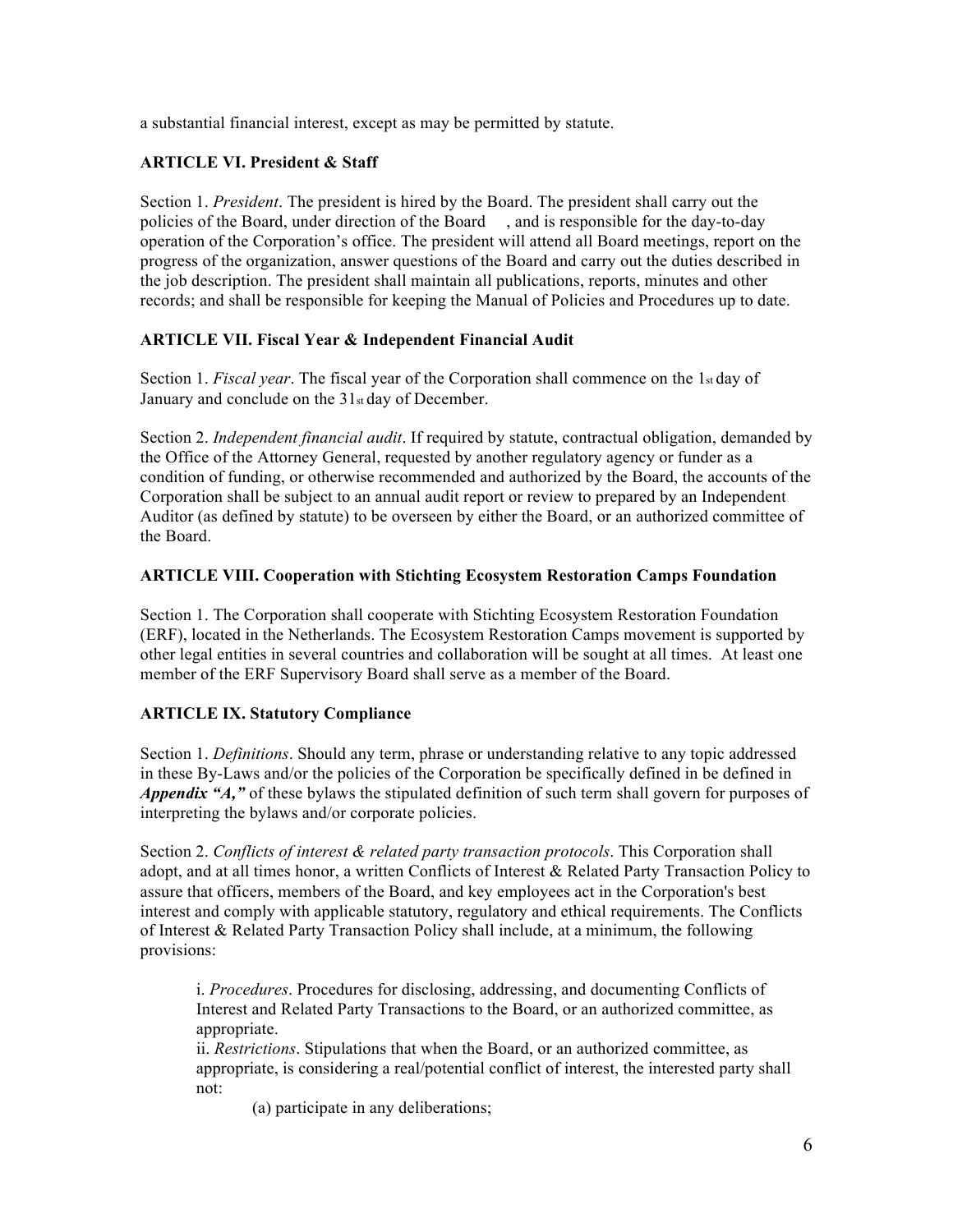(b) attempt to influence deliberations; and/or,

(c) cast a vote on the matter.

iii. *Definitions*. Definitions of circumstances that could constitute a Conflict of Interest and/or Related Party Transaction.

iv. *Documentation*. Requirements that the existence and resolution of the conflict and/or transaction be documented in the records of the Corporation, including in the minutes of any meeting at which the conflict was discussed or voted upon; and,

v. *Audit-related disclosure*. Protocols to assure for the disclosures of all real or potential Conflicts of Interest and/or Related Party Transactions are properly forwarded to the Board, or another authorized committee, as appropriate, for purposes of audit-related consideration.

Section 3. *Conflicts of Interest & Related Party Transaction Policy*. The Conflicts of Interest and Related Party Transaction Policy of the Corporation is annexed hereto, and made a part hereof as *Appendix "B."* This policy may only be amended, modified or repealed by a two-thirds (2/3) majority vote of the Board present at any regular meeting or special meeting called for that purpose, with the change in policy to not be applicable to any pending or currently being reviewed real or potential conflicts of interest or Related Party Transaction.

Section 4. *Potential Conflicts Disclosure Statement*. The Potential Conflicts Disclosure Statement of the Corporation required in order to comply with the mandates of Section 2 of this Article is annexed hereto, and made a part hereof as *Appendix "C."* 

## **ARTICLE X. Indemnification of Directors, Officers, & Employees**

Section 1. The Corporation shall indemnify its directors, officers, employees and volunteers against judgments, fines, amounts paid in settlement and reasonable expenses and costs, including attorney's fees, in connection with any claim asserted against the director, officer, employee or volunteer by court action, or otherwise, by reason of the fact that such person was a director, officer, employee or volunteer of the Corporation and acting in good-faith for a purpose which such person reasonably believed to be in the best interest of the Corporation, and was not unlawful, unethical or immoral. In order to assure adequate indemnification, the Corporation shall be required to purchase and maintain appropriate directors and officers ("D & O") liability insurance coverage.

### **ARTICLE XI. Fundamental Corporate Changes**

Section 1. *Bylaw amendment.* Amendments may be initiated by the Board. The Board shall be required to submit all proposed amendments of the Corporation's bylaws with recommendation, for ratification by a two-thirds majority of members. Proposed amendments must be submitted to the secretary to be sent out with regular Board announcements.

Section 2. *Certificate of Incorporation amendment*. The Corporation's Certificate of Incorporation may be changed or amended, in whole, or in part, by a two-thirds  $(2/3)$  majority vote of the members present at any regular Board meeting or special meeting called for that purpose, provided all statutory approvals are subsequently secured and any Certificate of Change or Amendment is accepted for filing by the New York Department of State.

Section 3. *Merger or consolidation*. This Corporation may be merged or consolidated by a twothirds (2/3) majority vote of the Directors present at any meeting called for that purpose, provided all statutory approvals are subsequently secured and any Certificate of Merger or Consolidation is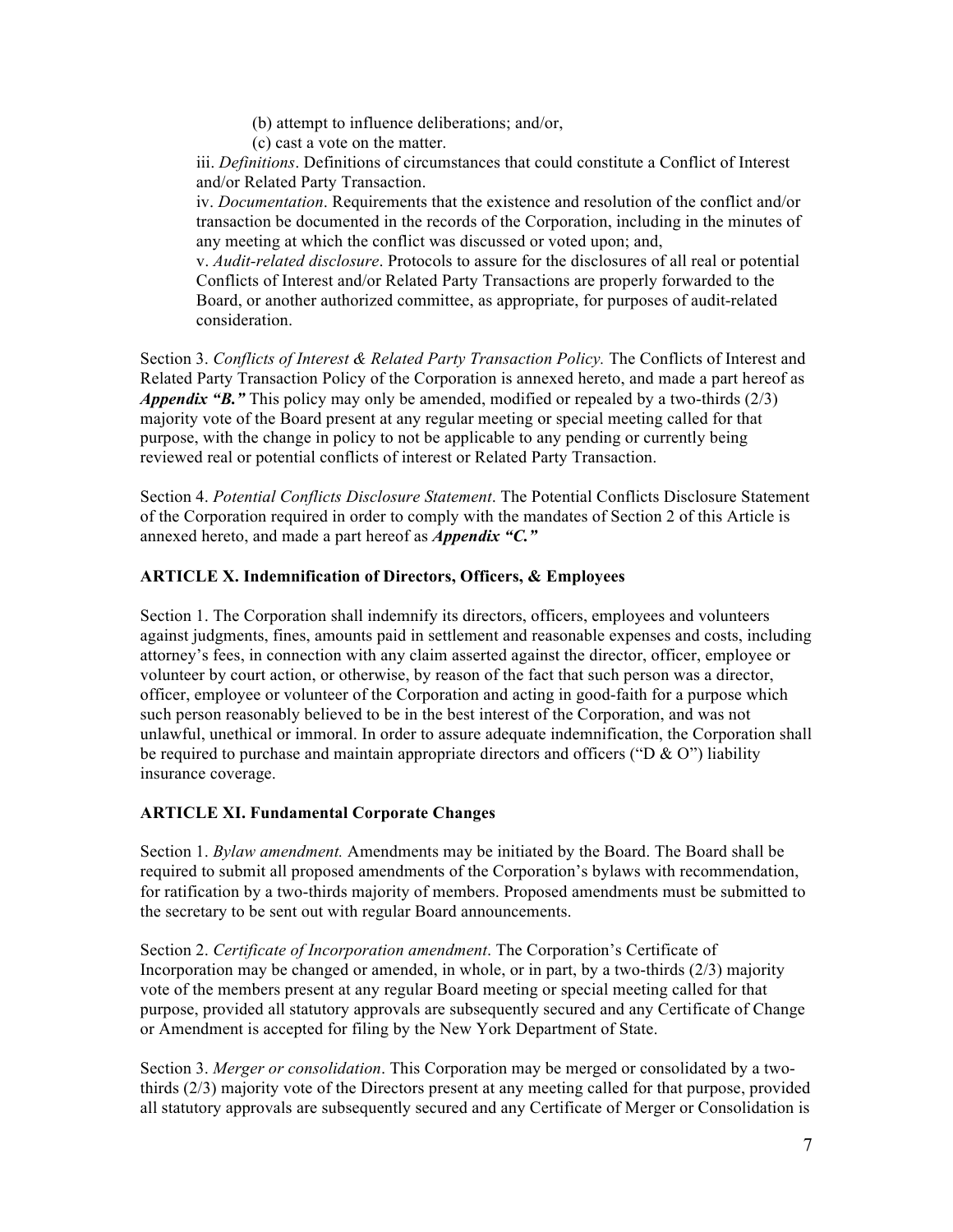accepted for filing by the New York Department of State.

Section 4. *Dissolution procedure.* Unless stipulated otherwise herein, this Corporation may be dissolved by a two-thirds (2/3) majority vote of the Directors present at any regular Board meeting or special meeting called for that purpose. Upon dissolution of the Corporation, provided all statutory approvals are subsequently secured and any Certificate of Dissolution is accepted for filing by the New York Department of State.

4.1. *Residual assets.* In seeking approvals necessary for dissolution, the Corporation shall exercise its best efforts to assure that any residual assets shall be donated to another notfor-profit Corporation, or Corporations, qualified under Section 501(c)(3) of the Internal Revenue Code with corporate purposes similar to those of this Corporation.

## **CERTIFICATION**

These bylaws were approved at a meeting of the Board of directors by a two-thirds majority vote on Thursday, September 8, 2020.

Secretary Signature

Date 8 September 2020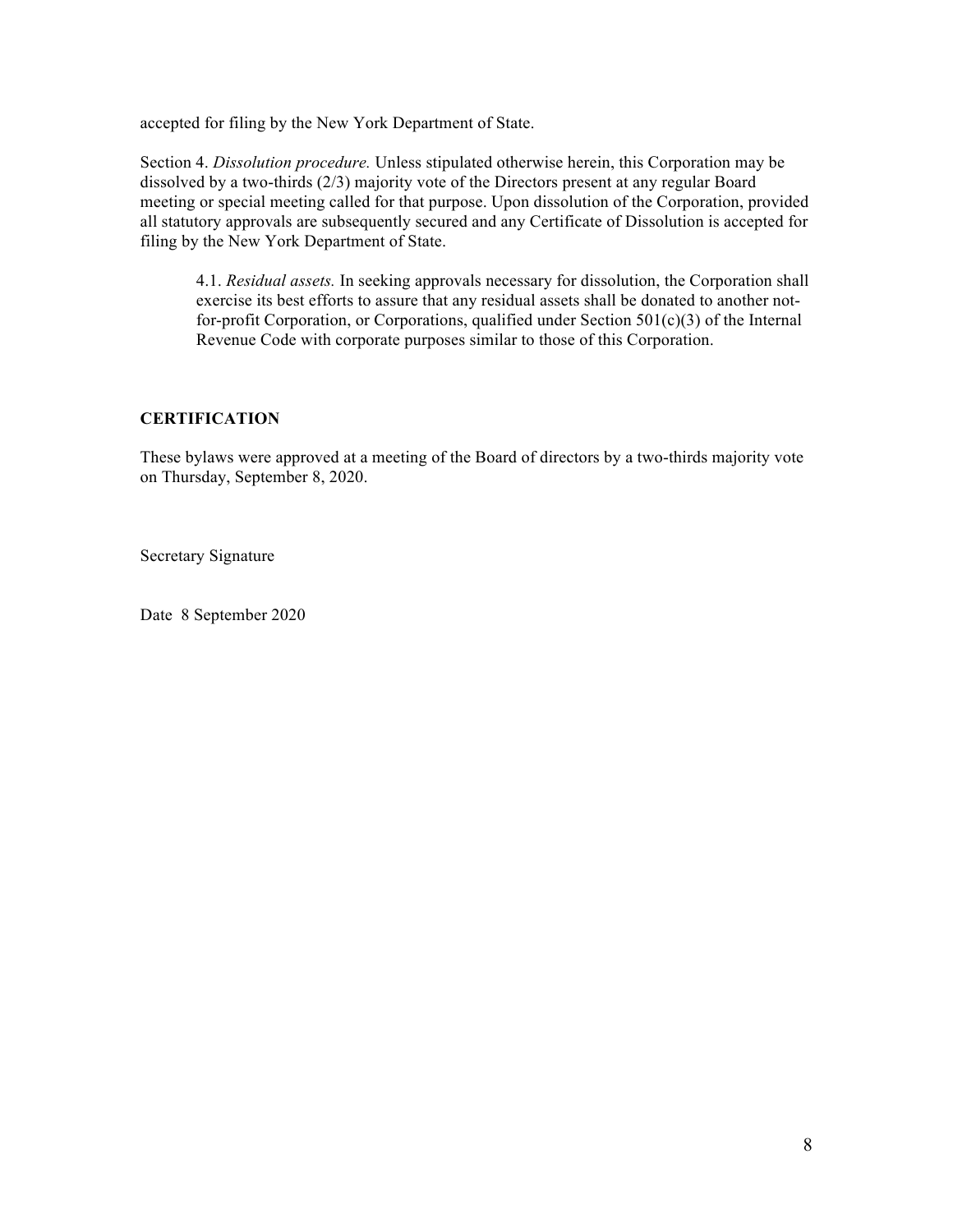## **APPENDIX A. Bylaw & Corporate Policy Definitions**

## *1. Officer*

An "Officer" means any director, trustee, manager, governor, or by any other title, any individual holding an office of the Corporation identified in the Certificate of Incorporation and/or By-Laws.

## *2. Director*

A "Director" means any member of the governing Board of the Corporation, whether designated as director, trustee, manager, governor, or by any other title.

## *3. Entire Board*

The "Entire Board" means the total number of Directors entitled to vote which the Corporation would have if there were no vacancies. If the bylaws provide that the Board may consist of a range between a minimum and maximum number of Directors, then the "Entire Board" shall consist of the number of Directors within such range that were elected as of the most recently held election of Directors.

## *4. Key Employee*

A "Key Employee" means any person who is in a position to exercise substantial influence over the affairs of the Corporation, including any employee with responsibilities concerning capital expenditures, operating budget, employee compensation, or a substantial portion of the organization's income/expenses.

## *5. Relative*

A "Relative" of an Officer, Director or Key Employee of the Corporation means his or her spouse, domestic partner, ancestors, brothers and sisters (whether whole or half-blood), children (whether natural or adopted), grandchildren, great-grandchildren, spouses or domestic partners of brothers, sisters, children, grandchildren and/or great-grandchildren and ancestors.

### *6. Independent Director*

An "Independent Director" means a Director who:

- i. is not, and has not been within the last three (3) fiscal years, an employee of the Corporation and does not have a Relative who is, or has been within the last three (3) fiscal years, a Key Employee (as defined by these By-Laws) of the Corporation;
- ii. has not received, and does not have a Relative who has received, in any of the last three (3) fiscal years, more than ten thousand dollars (\$10,000) in direct compensation from the Corporation (other than reimbursement for expenses reasonably incurred as a Director or reasonable compensation for service as a Director if permitted by statute and regulation; and,
- iii. is not a current employee of or does not have a substantial financial interest in, and does not have a Relative who is a current Officer of or has a substantial financial interest in, any entity that has made "payments" to, or received "payments" from, the Corporation for property or services in an amount which, in any of the last three (3) fiscal years, exceeds the lesser of twenty-five thousand dollars (\$25,000) or two percent (2%) of such entity's consolidated gross revenue. For purposes of this definition the term "payments" does not include charitable contributions.

### *7. Independent Auditor*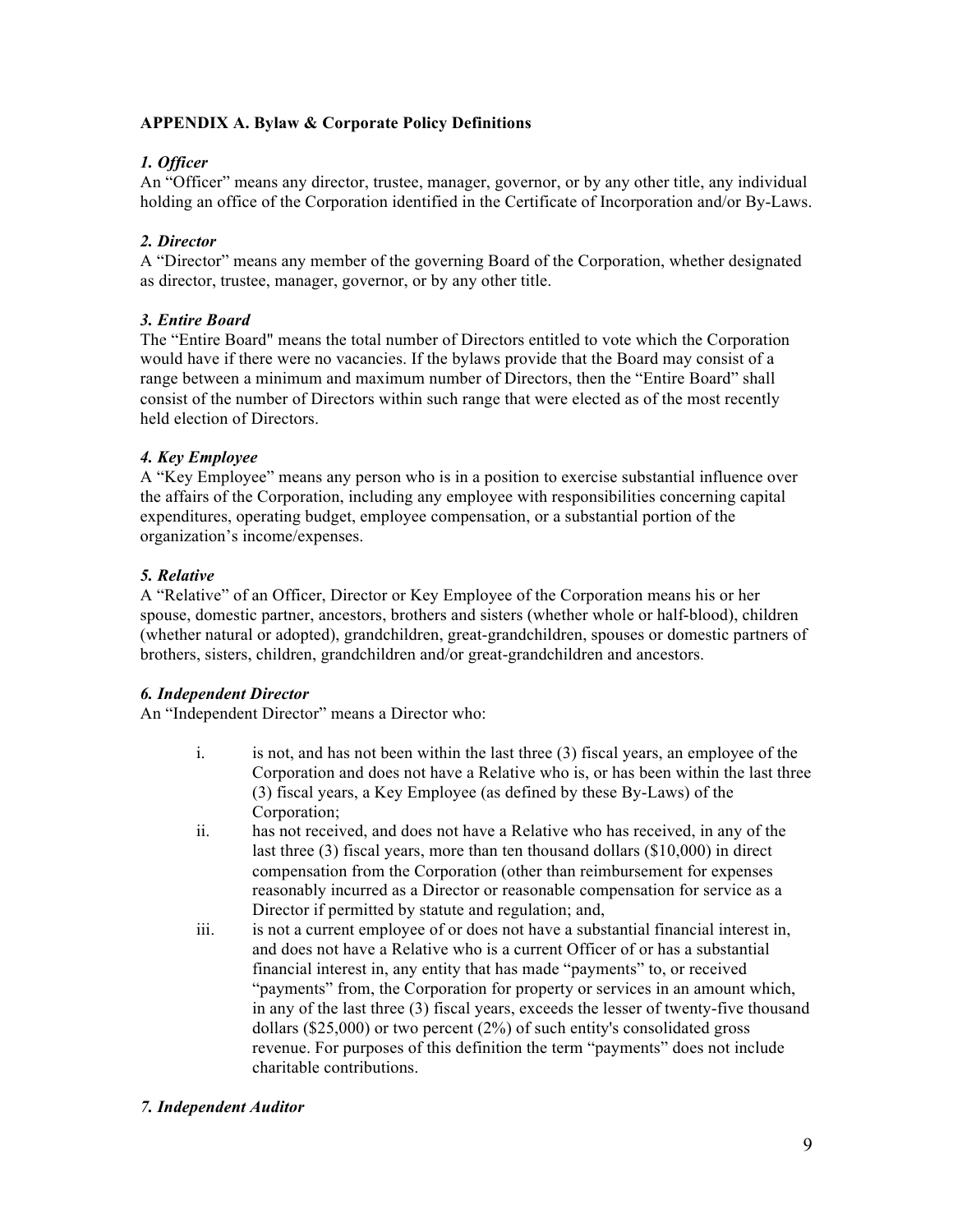An "Independent Auditor" means any Certified Public Accountant performing the audit of the financial statements of the Corporation who is not, nor is any member of his/her firm, an Officer, Director, employee or volunteer of the Corporation or has a Relative who is such an individual.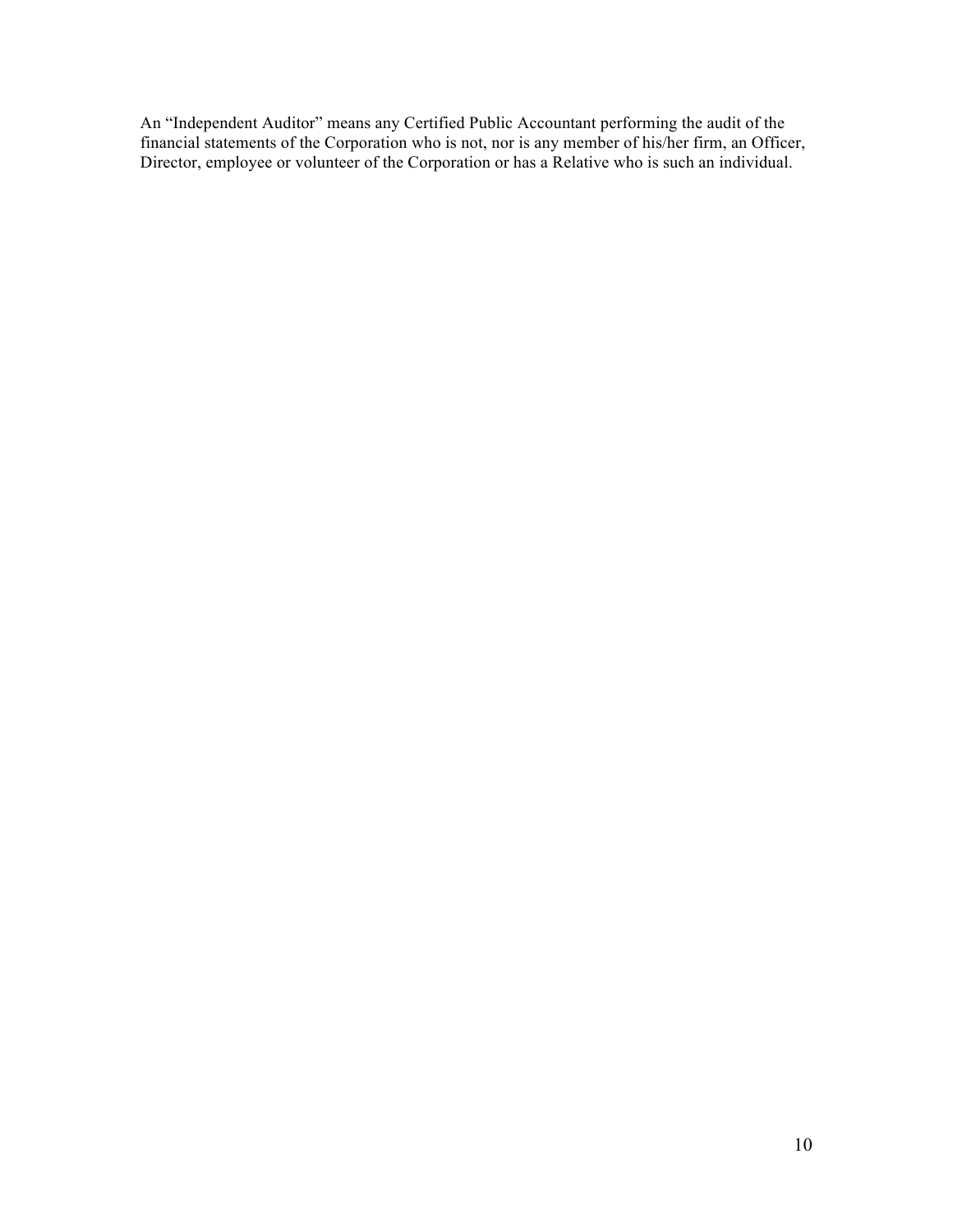### **APPENDIX B. Board of Directors' Conflicts of Interest & Related Party Transaction Policy**

## *1. Policy Requirements*

Any real or potential "Conflict of Interest" and/or "Related Party Transaction" (each as defined herein) and any other interested matter must be addressed in accordance with the terms of this Board of Directors Conflicts of Interest and Related Party Transactions Policy. Any Conflict of Interest and/or Related Party Transaction, or any other interested matter, authorized in a manner that is materially inconsistent with the terms of this policy may be subsequently rendered void or voidable by a vote of a majority  $(50\% + 1)$  of the Board of Directors, excluding any Directors with an interest in the subject transaction or matter.

## *2. Definitions*

a. Conflict of Interest. Unless otherwise specifically excluded herein, a "Conflict of Interest" means any transaction, agreement or any other arrangement, including, but not limited to a "Related Party Transaction," as defined herein, between this Corporation and another individual or entity that confers a direct, substantial benefit to any Related Party, as defined herein. The following circumstances shall *not* be considered a Conflict of Interest for purposes of interpretation of this definition or consideration of a Conflict of Interest by the Board of Directors:

i. the current, or prior, service of an Officer, Director or Key Employee of this Corporation, or a Relative thereof, all as defined herein, as an officer, director, trustee, key employee or partner, or the equivalent thereof, of any corporate entity that is otherwise controlled by, or controls, this Corporation, and/or; an affiliate of any corporate entity controlled by, or that controls, this Corporation, or;

ii. the current, or prior, receipt by an Officer, Director or Key Employee of this Corporation, or a Relative thereof, of goods or services offered by this Corporation that are generally made available to other similarly-situated individuals, provided that the recipient does, has not, received any form of preferential treatment as a consequence of his/her relationship with this Corporation.

The assessment of, and any determination concerning any Conflict of Interest must be considered in strict compliance with the adopted policies and procedures of the Corporation.

b. Related Party Transaction. Unless otherwise specifically excluded herein, a "Related Party Transaction" means any transaction, agreement or any other arrangement in which a Related Party has a financial interest and in which the Corporation is a participant. The following circumstances shall *not* be considered a Related Party Transaction for purposes of interpretation of this definition or consideration of a Related Party Transaction by the Board of Directors:

i. the current, or prior, service of an Officer, Director or Key Employee of this Corporation, or a Relative thereof, all as defined herein, as an officer, director, trustee, key employee or partner, or the equivalent thereof, of any corporate entity otherwise controlled by, or controls, this Corporation, and/or; an affiliate of any corporate entity controlled by, or that controls, this Corporation, or;

ii. the current, or prior, receipt by an Officer, Director or Key Employee of this Corporation, or a Relative thereof, of goods or services offered by this Corporation that are generally made available to other similarly-situated individuals, provided that the recipient does not, or has not, received any form of preferential treatment as a consequence of his/her relationship with this Corporation.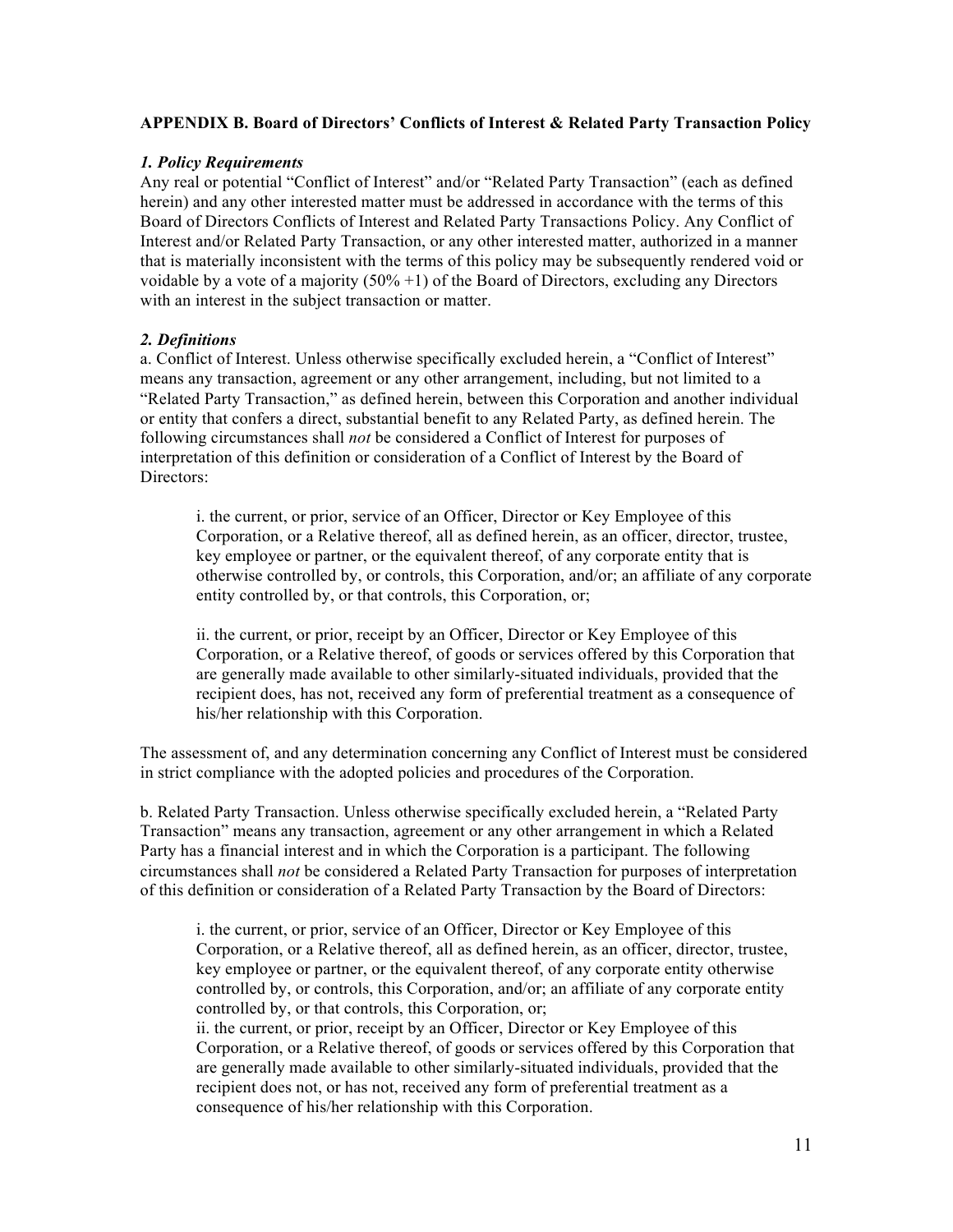The assessment of, and any determination concerning, any Related Party Transaction, must be considered in strict compliance with the adopted policies and procedures of the Corporation.

c. Related Party. A "Related Party" means any:

i. Officer, as defined by statute;

ii. Director, as defined by statute;

iii. Key Employee, as defined by statute;

iv. founder of the Corporation;

v. individual who has made substantial monetary contributions to the Corporation; vi. Relative, as defined by statute, of an Officer, Director, Key Employee, founder or substantial contributor;

vii. partnership or professional corporation where an Officer, Director or Key Employee, or a Relative thereof, directly or indirectly, has an ownership interest in excess of five percent  $(5%)$ ;

viii. entity where an Officer, Director or Key Employee, or a Relative thereof, directly or indirectly, holds a thirty-five percent (35%), or greater, ownership or beneficial interest; or,

ix. corporate entity where an Officer, Director or Key Employee, or a Relative thereof, serves as an officer, director, trustee, key employee or partner, or the equivalent thereof.

### *3. General Disclosure*

Prior to initial election, and annually thereafter, each Director shall be required to complete, sign and submit to the Secretary, or an authorized designee, as appropriate, a written statement identifying, to the best of the Director's knowledge, any entity of which such Director is an officer, director, trustee, owner (either as a sole proprietor, partner or member) or employee and with which the Corporation has a relationship, and any transaction in which the Corporation is a participant and in which the Director might have a real or potential interest. The Secretary shall provide a copy of all completed disclosure statements to the Board of Directors, or another authorized committee thereof, as appropriate. A copy of each disclosure statement shall be available to any Director on request.

#### *4. Specific Disclosure*

If at any time during his or her term of service, a Director, Officer or Key Employee (each as defined by Appendix "A") acquires an interest, or circumstances otherwise arise, which could give rise to a real or potential Conflict of Interest and Related Party Transaction, or any other interested matter, he or she shall promptly disclose, in good-faith, to the Board of Directors, or an authorized committee thereof, as appropriate, the material facts concerning such interest.

#### *5. Process of Review*

The Board of Directors, or another designated Committee of the Board, shall thoroughly review any real, or potential, Conflict of Interest or Related Party Transaction, or any other interested matter and, if a designated Committee, submit to the Board a recommendation as to whether or not it should be approved.

#### *6. Standard of Review*

For purposes of this policy, amongst the considerations of the Board of Directors, or another authorized committee of the Board, as appropriate, relative to assessment of any real or potential Conflict of Interest and/or Related Party Transaction, shall be the determination as to whether any financial interest, amounts to a Conflict of Interest and/or a Related Party Transaction, each as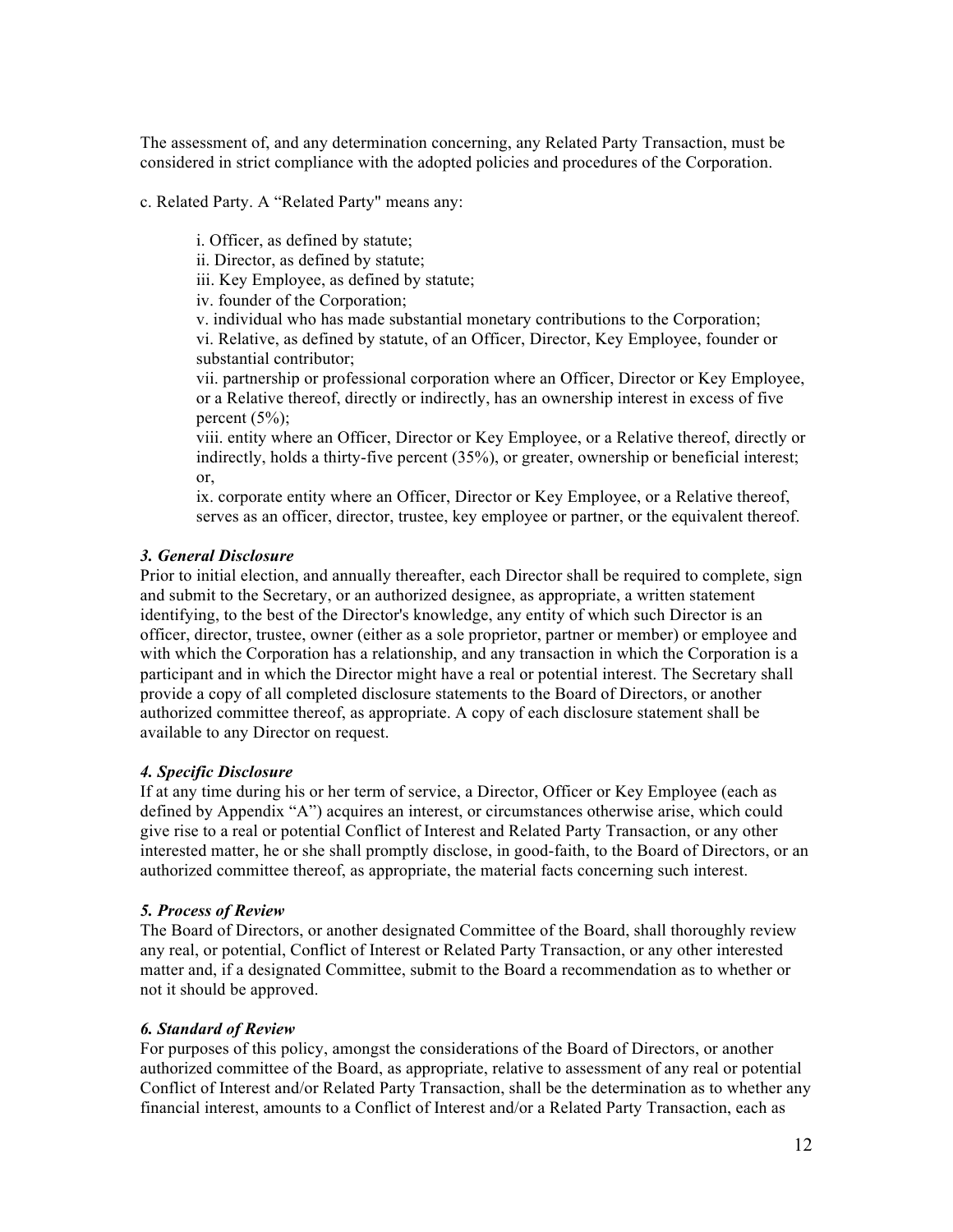defined herein. Should any such financial interest be considered a Conflict of Interest and/or a Related Party Transaction, the terms of this "Conflict of Interest" and/or "Related Party Transaction Policy" shall apply with regard to proper consideration of the matter. Should the financial interest not amount to a Conflict of Interest and/or Related Party Transaction, as defined herein, the transaction shall be considered a matter unworthy of additional non-customary review and/or documentation.

#### *7. Authorization of Conflicts of Interest & Related Party Transactions*

The Corporation shall not enter into any matter considered to be a Conflict of Interest and/or a Related Party Transaction, or any other interested matter, unless such a financial transaction, or other matter, is determined by the Board to be fair, reasonable and in the Corporation's best interest at the time of such determination.

#### *8. Authorization of Transactions Concerning Substantial Financial Interest*

With respect to any Conflict of Interest and/or Related Party Transaction, or other interested matter, in which a Related Party, or otherwise conflicted individual, has a substantial financial interest, the Board of Directors, or another authorized designated Committee of the Board, as appropriate shall:

i. prior to entering into any such transaction, or matter, to the extent practicable, consider alternative transactions and/or a review of information compiled from, at least, two (2) independent appraisals of other comparable transactions;

ii. approve the transaction by not less than a two-thirds (2/3s) majority vote of the Directors and/or committee members, as appropriate, present at the meeting; and, iii. contemporaneously document the basis for approval by the Board, or authorized committee, as appropriate, which shall include the preparation of a written report, to be attached to the minutes of any meeting where the transaction or matter was deliberated or authorized, identifying the details of the transaction or matter; alternate transactions considered; materials or other information reviewed, Directors, or committee members, present at times of deliberations; names of those who voted in favor, opposed, abstained or were absent; and, the specific action authorized.

#### *9. Restrictions*

With respect to any Conflict of Interest and/or Related Party Transaction, or any other conflicted matter, considered by the Board, or another authorized designated Committee of the Board, as appropriate, no Related Party, or otherwise conflicted individual, shall:

- i. be present at, or participate in, any deliberations;
- ii. attempt to influence deliberations; and/or,
- iii. cast a vote on the matter.

Nothing herein shall prohibit the Board, or authorized committee, as appropriate, from requesting that a Related Party, or otherwise conflicted individual, present information concerning a Conflict of Interest and/or Related Party Transaction, or any other interested matter, at a Board, or authorized committee thereof, meeting prior to the commencement of deliberations or related voting.

#### *10. Recognized Exceptions*

Although not stipulated in statute, the Charities Bureau of the New York State Office of the Attorney General has advised that a certain transaction that might, by definition, be considered a Conflict of Interest and/or a Related Party Transaction need not necessarily be subject to, otherwise applicable, contemporaneous documentation requirements stipulated herein as a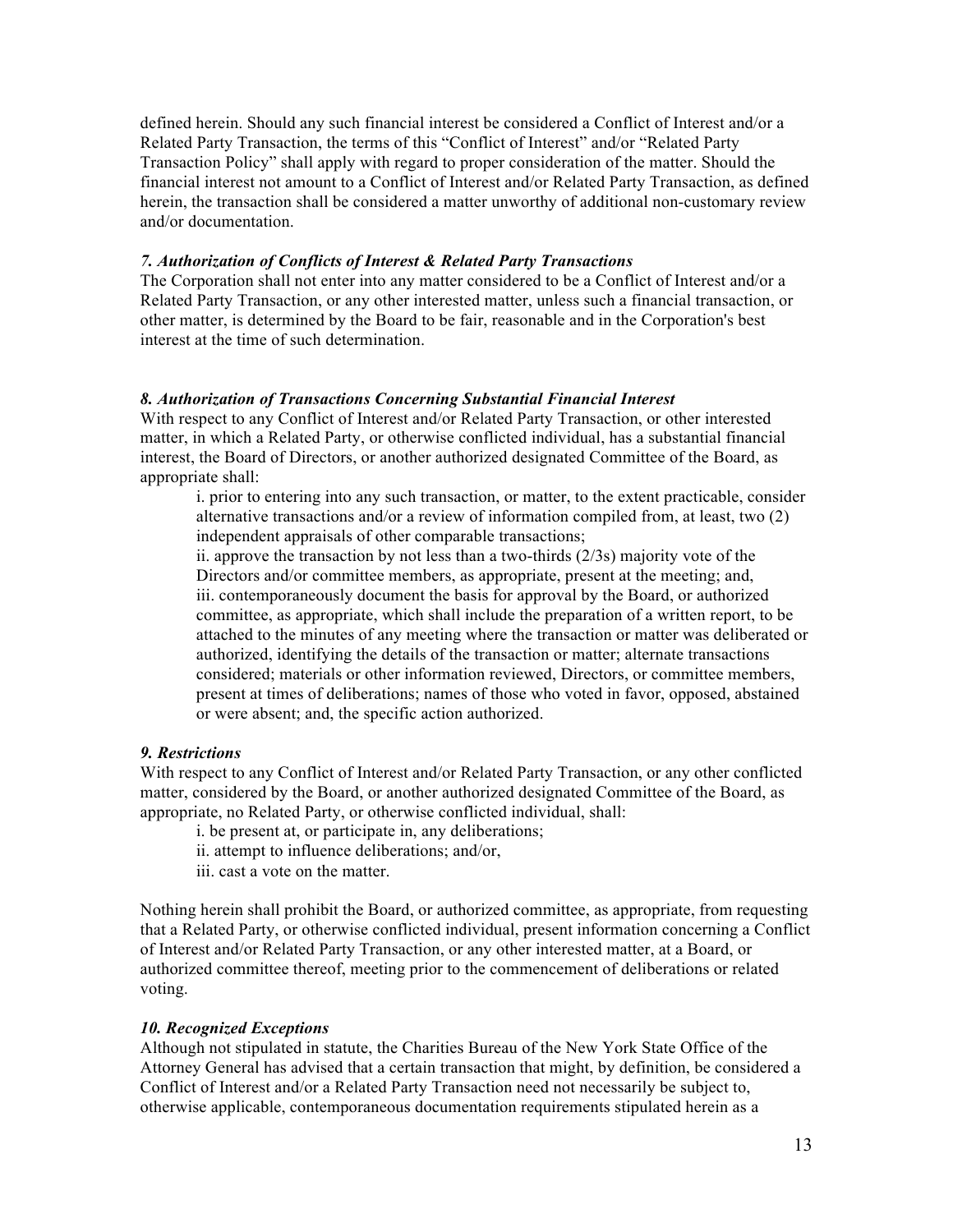consequence of it being a matter that would not customarily require the action or approval of the Board of Directors. As a consequence of the foregoing, while all other obligations of this policy remain in effect, the Corporation need not contemporaneous document, or disclose for auditing purposes, any of the following:

i. *de minimis* transactions —transactions being of a small size relative to this Corporation's budget and assets, which would customarily fall below the threshold of review by the Board of Directors;

ii. ordinary course of business transactions — transactions or activities that are undertaken in the ordinary course of business by staff of this Corporation, as consistent with either past corporate or sector practices;

iii. mission-focused transactions — transactions involving benefits provided to a Director solely as a consequence of his/her membership in a class of individuals that the Corporation intends to benefit in accomplishing its mission, provided any such transactions are authorized in good-faith, without any undue benefit to the conflicted, or otherwise interested, Director, and/or,

iv. compensation-related transactions — transactions related to compensation, or reimbursement of a Related Party, or otherwise conflicted Director, for reasonable expenses incurred on behalf of this Corporation.

Nothing herein shall be interpreted so as to permit or authorize a Related Party, or otherwise conflicted Director, to attempt to improperly influence the decision-maker(s) or reviewer(s) in a given Related Party Transaction, or other conflicted matter.

### *11. Audit-Related Disclosure*

It shall be the duty of the Secretary to see to it that all newly-received and annually-submitted Director Disclosure Statements and any case-specific Conflict of Interest and/or Related Party Transaction reports, together the minutes of any related meetings, are promptly provided to the Secretary of the Board of Directors, or the chair an authorized committee thereof, as appropriate, in an effort to assure that they are properly considered for auditing purposes.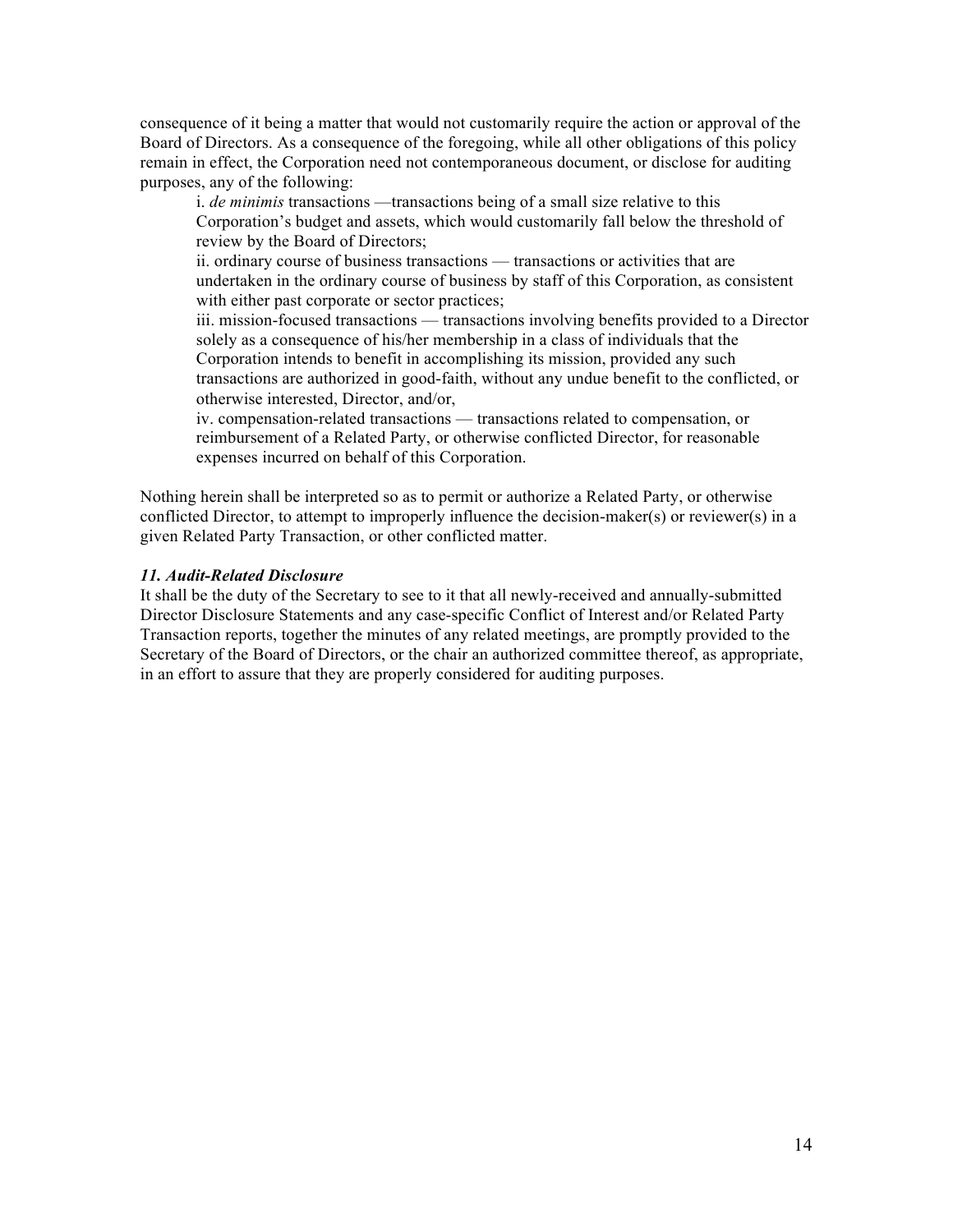## **APPENDIX C. Annual Potential Conflicts Disclosure Statement**

As a Director or Officer or Key Employee of the Corporation, prior to your being seated on the Board of Directors or commencing employment with the Corporation, as appropriate, and annually thereafter, you are required to truthfully, completely and accurately disclose all information requested herein and to promptly update all such information as factual circumstances may change from time-to-time.

## *Please mark 'Yes' or 'No' & provide additional information when requested*

### **Financial Information Return Disclosure**

 $\mathcal{L}=\mathcal{L}^{\mathcal{L}}$ 

Responses to the following questions are required in order to complete financial information returns annually submitted to the Internal Revenue Service and the Office of the Attorney General.

1. Have you served as an officer, director, trustee, key employee, partner or member of, or hold a thirty-five percent (35%) or greater ownership or beneficial interest, or in the case of a partnership or professional corporation a direct or indirect ownership interest in excess of five percent (5%), in, an entity, which during the most recently completed, or current, fiscal year, had, or are reasonably anticipated to have, a direct, or indirect, business relationship, with the Corporation?

 $\mathcal{L}=\mathcal{L}^{\mathcal{L}}$ No Yes If *Yes*, briefly describe below & attach a detailed explanation

2. Have you, individually, or through an entity where you hold a thirty-five percent (35%) or greater ownership or beneficial interest, or in the case of a partnership or professional corporation a direct or indirect ownership interest in excess of five percent (5%), during the most recently completed, or current, fiscal year, had, or are reasonably anticipated to have, a direct, or indirect, business relationship, with any individual who is a current or former "Officer," "Director" or "Key Employee" of the Corporation?

 $\mathcal{L}_\text{max} = \mathcal{L}_\text{max} = \mathcal{L}_\text{max} = \mathcal{L}_\text{max} = \mathcal{L}_\text{max} = \mathcal{L}_\text{max} = \mathcal{L}_\text{max} = \mathcal{L}_\text{max} = \mathcal{L}_\text{max} = \mathcal{L}_\text{max} = \mathcal{L}_\text{max} = \mathcal{L}_\text{max} = \mathcal{L}_\text{max} = \mathcal{L}_\text{max} = \mathcal{L}_\text{max} = \mathcal{L}_\text{max} = \mathcal{L}_\text{max} = \mathcal{L}_\text{max} = \mathcal{$ 

No Yes If *Yes*, briefly describe below & attach a detailed explanation

3. Do you have a "Relative" who, during the most recently completed, or current, fiscal year, had, or is reasonably anticipated to have, a direct, or indirect, business relationship with the Corporation?

 $\mathcal{L}_\text{max} = \mathcal{L}_\text{max} = \mathcal{L}_\text{max} = \mathcal{L}_\text{max} = \mathcal{L}_\text{max} = \mathcal{L}_\text{max} = \mathcal{L}_\text{max} = \mathcal{L}_\text{max} = \mathcal{L}_\text{max} = \mathcal{L}_\text{max} = \mathcal{L}_\text{max} = \mathcal{L}_\text{max} = \mathcal{L}_\text{max} = \mathcal{L}_\text{max} = \mathcal{L}_\text{max} = \mathcal{L}_\text{max} = \mathcal{L}_\text{max} = \mathcal{L}_\text{max} = \mathcal{$  $\mathcal{L}_\text{max} = \mathcal{L}_\text{max} = \mathcal{L}_\text{max} = \mathcal{L}_\text{max} = \mathcal{L}_\text{max} = \mathcal{L}_\text{max} = \mathcal{L}_\text{max} = \mathcal{L}_\text{max} = \mathcal{L}_\text{max} = \mathcal{L}_\text{max} = \mathcal{L}_\text{max} = \mathcal{L}_\text{max} = \mathcal{L}_\text{max} = \mathcal{L}_\text{max} = \mathcal{L}_\text{max} = \mathcal{L}_\text{max} = \mathcal{L}_\text{max} = \mathcal{L}_\text{max} = \mathcal{$ 

 $\mathcal{L}_\text{max}$  and  $\mathcal{L}_\text{max}$  and  $\mathcal{L}_\text{max}$  and  $\mathcal{L}_\text{max}$  and  $\mathcal{L}_\text{max}$  and  $\mathcal{L}_\text{max}$  $\mathcal{L}_\mathcal{L} = \{ \mathcal{L}_\mathcal{L} = \{ \mathcal{L}_\mathcal{L} = \{ \mathcal{L}_\mathcal{L} = \{ \mathcal{L}_\mathcal{L} = \{ \mathcal{L}_\mathcal{L} = \{ \mathcal{L}_\mathcal{L} = \{ \mathcal{L}_\mathcal{L} = \{ \mathcal{L}_\mathcal{L} = \{ \mathcal{L}_\mathcal{L} = \{ \mathcal{L}_\mathcal{L} = \{ \mathcal{L}_\mathcal{L} = \{ \mathcal{L}_\mathcal{L} = \{ \mathcal{L}_\mathcal{L} = \{ \mathcal{L}_\mathcal{$ 

No Yes If *Yes*, briefly describe below & attach a detailed explanation

4. Have you, or did you have a "Relative" who, during the most recently completed, or current, fiscal year, had, or is reasonably anticipated to have, any transaction with the Corporation that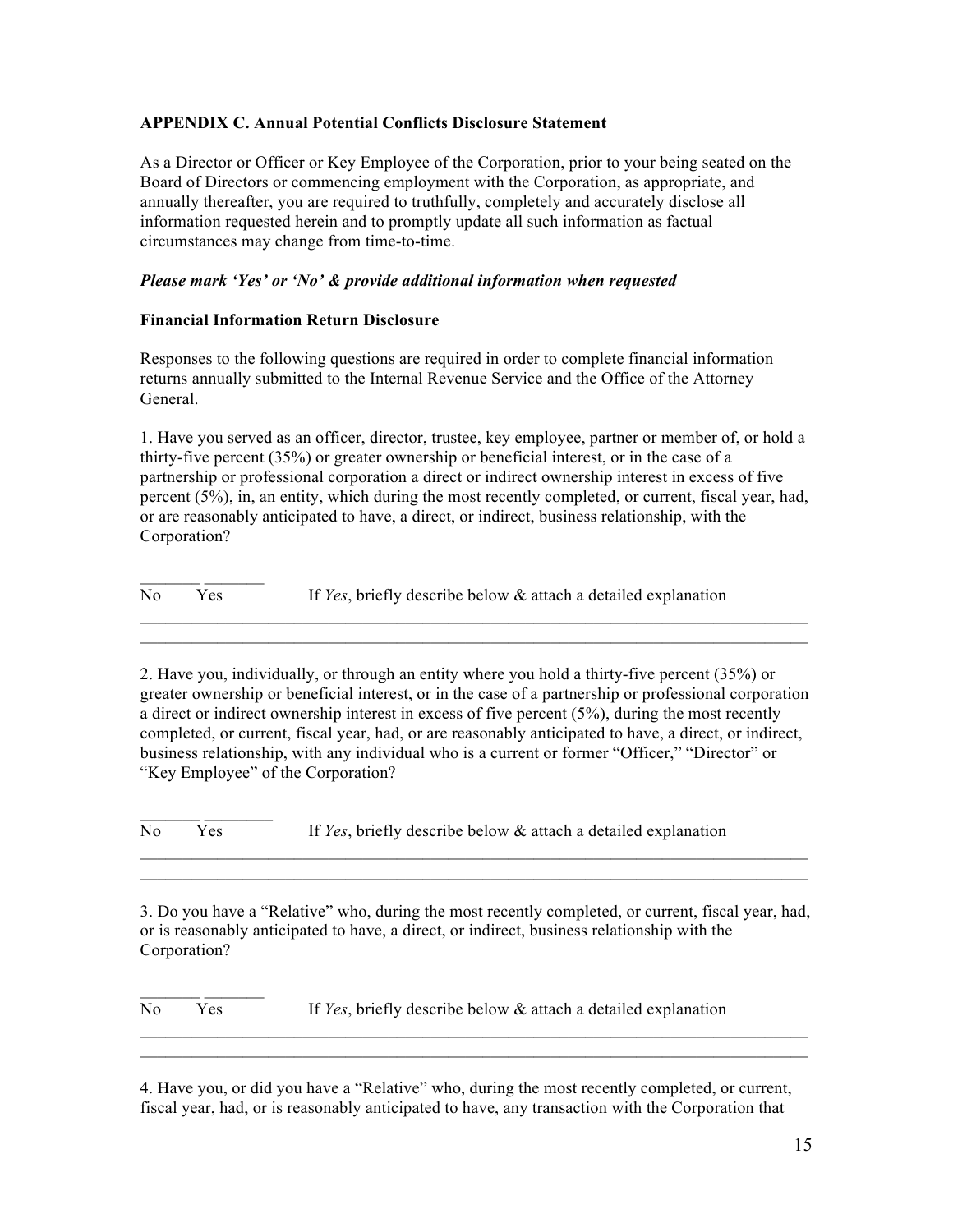might reasonably be considered a real or potential conflict of interest pursuant to the Corporation's Board of Directors Conflicts of Interest Policy, which has not been otherwise disclosed herein?

No Yes If *Yes*, briefly describe below & attach a detailed explanation

 $\frac{1}{\sqrt{2}}$  ,  $\frac{1}{\sqrt{2}}$  ,  $\frac{1}{\sqrt{2}}$  ,  $\frac{1}{\sqrt{2}}$  ,  $\frac{1}{\sqrt{2}}$  ,  $\frac{1}{\sqrt{2}}$  ,  $\frac{1}{\sqrt{2}}$  ,  $\frac{1}{\sqrt{2}}$  ,  $\frac{1}{\sqrt{2}}$  ,  $\frac{1}{\sqrt{2}}$  ,  $\frac{1}{\sqrt{2}}$  ,  $\frac{1}{\sqrt{2}}$  ,  $\frac{1}{\sqrt{2}}$  ,  $\frac{1}{\sqrt{2}}$  ,  $\frac{1}{\sqrt{2}}$ 

5. Have you been provided with, properly reviewed and reasonably understand the terms of the Corporation's current written Board of Directors Conflicts of Interest Policy?

 $\mathcal{L}_\text{max} = \mathcal{L}_\text{max} = \mathcal{L}_\text{max} = \mathcal{L}_\text{max} = \mathcal{L}_\text{max} = \mathcal{L}_\text{max} = \mathcal{L}_\text{max} = \mathcal{L}_\text{max} = \mathcal{L}_\text{max} = \mathcal{L}_\text{max} = \mathcal{L}_\text{max} = \mathcal{L}_\text{max} = \mathcal{L}_\text{max} = \mathcal{L}_\text{max} = \mathcal{L}_\text{max} = \mathcal{L}_\text{max} = \mathcal{L}_\text{max} = \mathcal{L}_\text{max} = \mathcal{$  $\mathcal{L}_\text{max} = \mathcal{L}_\text{max} = \mathcal{L}_\text{max} = \mathcal{L}_\text{max} = \mathcal{L}_\text{max} = \mathcal{L}_\text{max} = \mathcal{L}_\text{max} = \mathcal{L}_\text{max} = \mathcal{L}_\text{max} = \mathcal{L}_\text{max} = \mathcal{L}_\text{max} = \mathcal{L}_\text{max} = \mathcal{L}_\text{max} = \mathcal{L}_\text{max} = \mathcal{L}_\text{max} = \mathcal{L}_\text{max} = \mathcal{L}_\text{max} = \mathcal{L}_\text{max} = \mathcal{$ 

| No | Yes | If No, briefly describe below $\&$ /or attach a detailed explanation |
|----|-----|----------------------------------------------------------------------|
|    |     |                                                                      |
|    |     |                                                                      |
|    |     |                                                                      |
|    |     |                                                                      |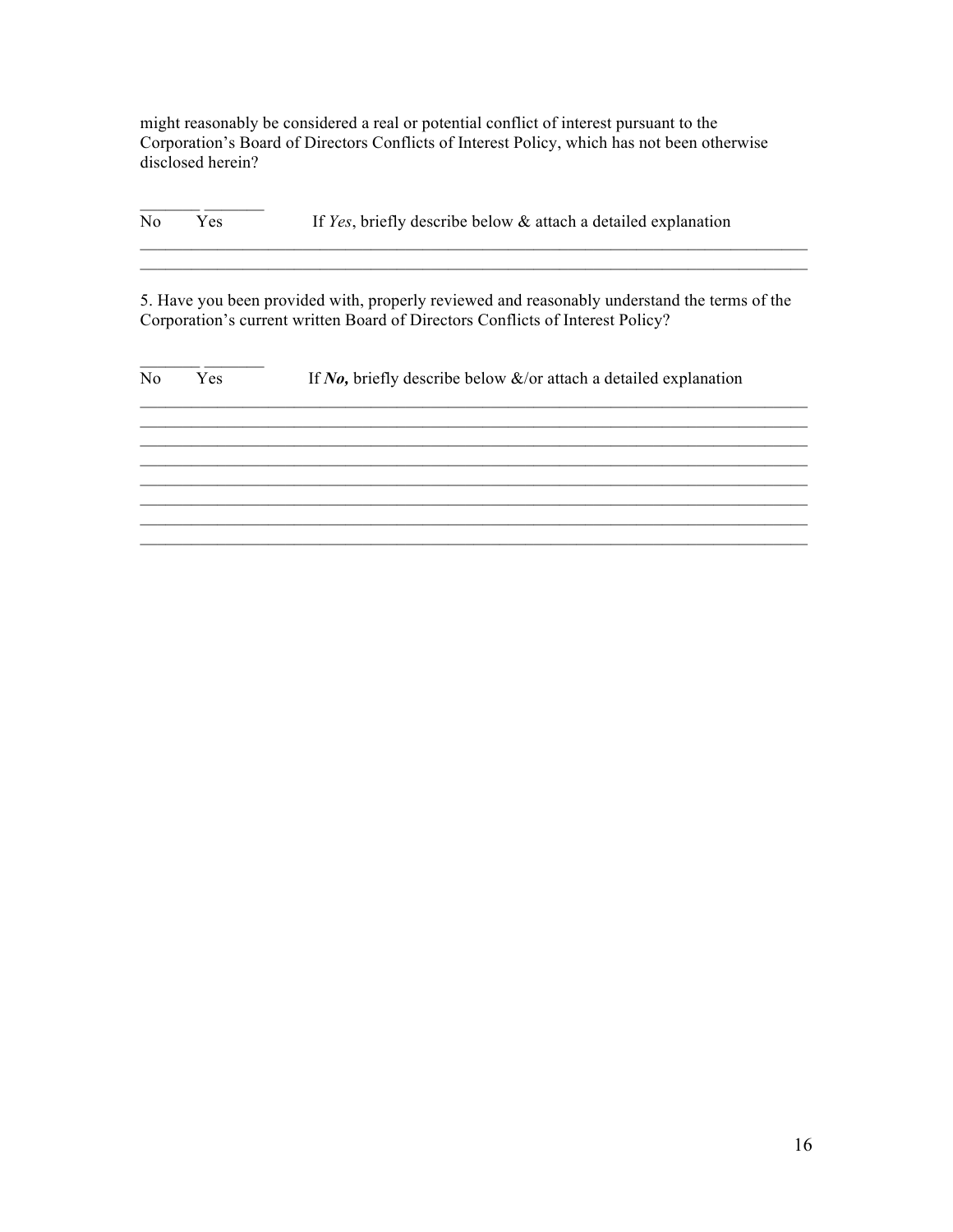### **Independent Director Assessment Disclosure.**

In order to qualify as an "Independent Director," as defined by the New York Not-for-Profit Corporation Law, an Officer or Director must respond in the *negative* to each of the following questions, although failure to respond to all questions in the *negative* shall not necessarily preclude such an Officer or Director from serving on the Board of Directors.

1. Are you currently, or have you been within the last three (3) fiscal years, an employee of the Corporation of the Corporation?

No Yes If *Yes*, briefly describe below & attach a detailed explanation

2. Do you have a "Relative" who is, or has been within the last three (3) years, a "Key Employee" of the Corporation?

 $\mathcal{L}_\mathcal{L} = \mathcal{L}_\mathcal{L} = \mathcal{L}_\mathcal{L} = \mathcal{L}_\mathcal{L} = \mathcal{L}_\mathcal{L} = \mathcal{L}_\mathcal{L} = \mathcal{L}_\mathcal{L} = \mathcal{L}_\mathcal{L} = \mathcal{L}_\mathcal{L} = \mathcal{L}_\mathcal{L} = \mathcal{L}_\mathcal{L} = \mathcal{L}_\mathcal{L} = \mathcal{L}_\mathcal{L} = \mathcal{L}_\mathcal{L} = \mathcal{L}_\mathcal{L} = \mathcal{L}_\mathcal{L} = \mathcal{L}_\mathcal{L}$  $\mathcal{L}_\mathcal{L} = \mathcal{L}_\mathcal{L} = \mathcal{L}_\mathcal{L} = \mathcal{L}_\mathcal{L} = \mathcal{L}_\mathcal{L} = \mathcal{L}_\mathcal{L} = \mathcal{L}_\mathcal{L} = \mathcal{L}_\mathcal{L} = \mathcal{L}_\mathcal{L} = \mathcal{L}_\mathcal{L} = \mathcal{L}_\mathcal{L} = \mathcal{L}_\mathcal{L} = \mathcal{L}_\mathcal{L} = \mathcal{L}_\mathcal{L} = \mathcal{L}_\mathcal{L} = \mathcal{L}_\mathcal{L} = \mathcal{L}_\mathcal{L}$ 

 $\mathcal{L}_\text{max} = \mathcal{L}_\text{max} = \mathcal{L}_\text{max} = \mathcal{L}_\text{max} = \mathcal{L}_\text{max} = \mathcal{L}_\text{max} = \mathcal{L}_\text{max} = \mathcal{L}_\text{max} = \mathcal{L}_\text{max} = \mathcal{L}_\text{max} = \mathcal{L}_\text{max} = \mathcal{L}_\text{max} = \mathcal{L}_\text{max} = \mathcal{L}_\text{max} = \mathcal{L}_\text{max} = \mathcal{L}_\text{max} = \mathcal{L}_\text{max} = \mathcal{L}_\text{max} = \mathcal{$  $\mathcal{L}_\mathcal{L} = \mathcal{L}_\mathcal{L} = \mathcal{L}_\mathcal{L} = \mathcal{L}_\mathcal{L} = \mathcal{L}_\mathcal{L} = \mathcal{L}_\mathcal{L} = \mathcal{L}_\mathcal{L} = \mathcal{L}_\mathcal{L} = \mathcal{L}_\mathcal{L} = \mathcal{L}_\mathcal{L} = \mathcal{L}_\mathcal{L} = \mathcal{L}_\mathcal{L} = \mathcal{L}_\mathcal{L} = \mathcal{L}_\mathcal{L} = \mathcal{L}_\mathcal{L} = \mathcal{L}_\mathcal{L} = \mathcal{L}_\mathcal{L}$ 

No Yes If *Yes*, briefly describe below & attach a detailed explanation

3. Have you received, within the last three (3) fiscal years, more than ten thousand dollars (\$10,000) in direct compensation from the Corporation, other than reimbursement for out-ofpocket expenses?

 $\mathcal{L}=\mathcal{L}^{\mathcal{L}}$ No Yes If *Yes*, briefly describe below & attach a detailed explanation

4. Do you have a "Relative" who has received, within the last three (3) fiscal years, more than ten thousand dollars (\$10,000) in direct compensation from the Corporation, other than reimbursement for out-of-pocket expenses?

 $\mathcal{L}_\mathcal{L} = \mathcal{L}_\mathcal{L} = \mathcal{L}_\mathcal{L} = \mathcal{L}_\mathcal{L} = \mathcal{L}_\mathcal{L} = \mathcal{L}_\mathcal{L} = \mathcal{L}_\mathcal{L} = \mathcal{L}_\mathcal{L} = \mathcal{L}_\mathcal{L} = \mathcal{L}_\mathcal{L} = \mathcal{L}_\mathcal{L} = \mathcal{L}_\mathcal{L} = \mathcal{L}_\mathcal{L} = \mathcal{L}_\mathcal{L} = \mathcal{L}_\mathcal{L} = \mathcal{L}_\mathcal{L} = \mathcal{L}_\mathcal{L}$  $\mathcal{L}_\mathcal{L} = \mathcal{L}_\mathcal{L} = \mathcal{L}_\mathcal{L} = \mathcal{L}_\mathcal{L} = \mathcal{L}_\mathcal{L} = \mathcal{L}_\mathcal{L} = \mathcal{L}_\mathcal{L} = \mathcal{L}_\mathcal{L} = \mathcal{L}_\mathcal{L} = \mathcal{L}_\mathcal{L} = \mathcal{L}_\mathcal{L} = \mathcal{L}_\mathcal{L} = \mathcal{L}_\mathcal{L} = \mathcal{L}_\mathcal{L} = \mathcal{L}_\mathcal{L} = \mathcal{L}_\mathcal{L} = \mathcal{L}_\mathcal{L}$ 

 $\mathcal{L}=\mathcal{L}^{\mathcal{L}}$ No Yes If *Yes*, briefly describe below & attach a detailed explanation

5. Are you a current officer or employee of, or do you have a substantial financial interest in, any entity that has made "payments" to, or received "payments" from, the Corporation, for property or services in an amount which, within the last three (3) fiscal years, exceeds the lesser of twentyfive thousand dollars (\$25,000) or two percent (2%) of such entity's consolidated gross revenue. For purposes of this question, the definition the term "payments" does not include charitable contributions.

 $\mathcal{L}_\mathcal{L} = \mathcal{L}_\mathcal{L} = \mathcal{L}_\mathcal{L} = \mathcal{L}_\mathcal{L} = \mathcal{L}_\mathcal{L} = \mathcal{L}_\mathcal{L} = \mathcal{L}_\mathcal{L} = \mathcal{L}_\mathcal{L} = \mathcal{L}_\mathcal{L} = \mathcal{L}_\mathcal{L} = \mathcal{L}_\mathcal{L} = \mathcal{L}_\mathcal{L} = \mathcal{L}_\mathcal{L} = \mathcal{L}_\mathcal{L} = \mathcal{L}_\mathcal{L} = \mathcal{L}_\mathcal{L} = \mathcal{L}_\mathcal{L}$  $\mathcal{L}_\mathcal{L} = \mathcal{L}_\mathcal{L} = \mathcal{L}_\mathcal{L} = \mathcal{L}_\mathcal{L} = \mathcal{L}_\mathcal{L} = \mathcal{L}_\mathcal{L} = \mathcal{L}_\mathcal{L} = \mathcal{L}_\mathcal{L} = \mathcal{L}_\mathcal{L} = \mathcal{L}_\mathcal{L} = \mathcal{L}_\mathcal{L} = \mathcal{L}_\mathcal{L} = \mathcal{L}_\mathcal{L} = \mathcal{L}_\mathcal{L} = \mathcal{L}_\mathcal{L} = \mathcal{L}_\mathcal{L} = \mathcal{L}_\mathcal{L}$ 

 $\mathcal{L}_\text{max} = \mathcal{L}_\text{max} = \mathcal{L}_\text{max} = \mathcal{L}_\text{max} = \mathcal{L}_\text{max} = \mathcal{L}_\text{max} = \mathcal{L}_\text{max} = \mathcal{L}_\text{max} = \mathcal{L}_\text{max} = \mathcal{L}_\text{max} = \mathcal{L}_\text{max} = \mathcal{L}_\text{max} = \mathcal{L}_\text{max} = \mathcal{L}_\text{max} = \mathcal{L}_\text{max} = \mathcal{L}_\text{max} = \mathcal{L}_\text{max} = \mathcal{L}_\text{max} = \mathcal{$ 

No Yes If *Yes*, briefly describe below & attach a detailed explanation